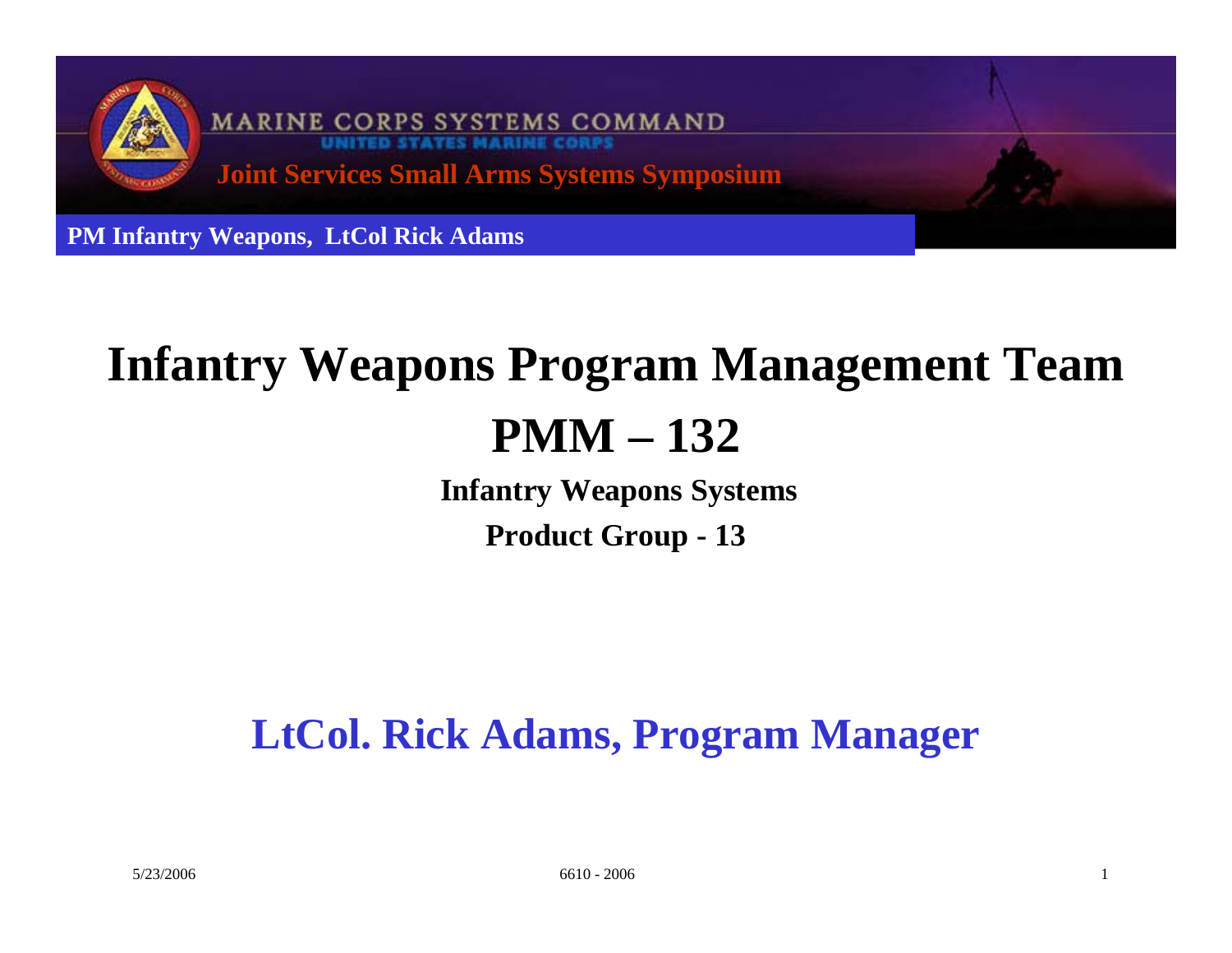

**Description:** PM Infantry Weapons is responsible for R&D, procurement and lifecycle management for all infantry weaponry employed by the warfighter.

- Crew Served Weapons
	- •Machine Guns and Mortars
- Individual Weapons
	- •Pistols
	- •Rifles to include sniper weapons
- Industry can help as we look to improve the technologies of weapons
	- Ammunition: lighter, increased incapacitation
	- •Weapons: reduced weight, improved reliability, reduced maintenance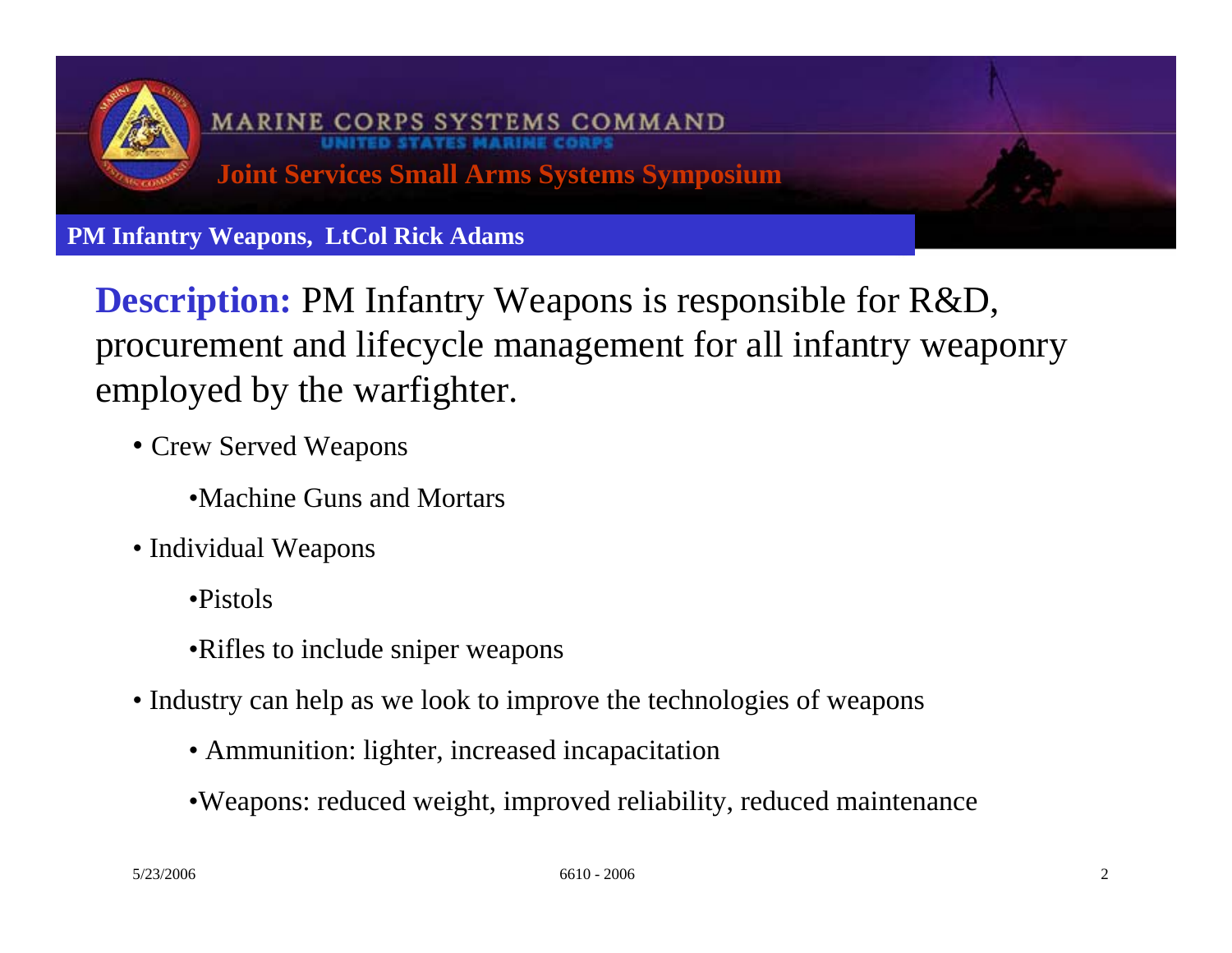

#### PM IW Total Funding: Appropriations (\$K) Spending Breakout:

| RDT&E<br>2,382<br>4,023<br>O&MMC<br>335<br>367<br><b>PMC</b> | <b>Appropriations</b><br>$($ \$000 $)$ | <b>FY 06</b><br><b>(includes Bridge)</b><br><b>Supplemental)</b> | <b>Estimated FY</b><br>06 Full<br><b>Supplemental</b> | <b>FY 07</b> |
|--------------------------------------------------------------|----------------------------------------|------------------------------------------------------------------|-------------------------------------------------------|--------------|
|                                                              |                                        |                                                                  |                                                       |              |
|                                                              |                                        |                                                                  |                                                       |              |
|                                                              |                                        | 114,528                                                          | 52,693                                                | 12,047       |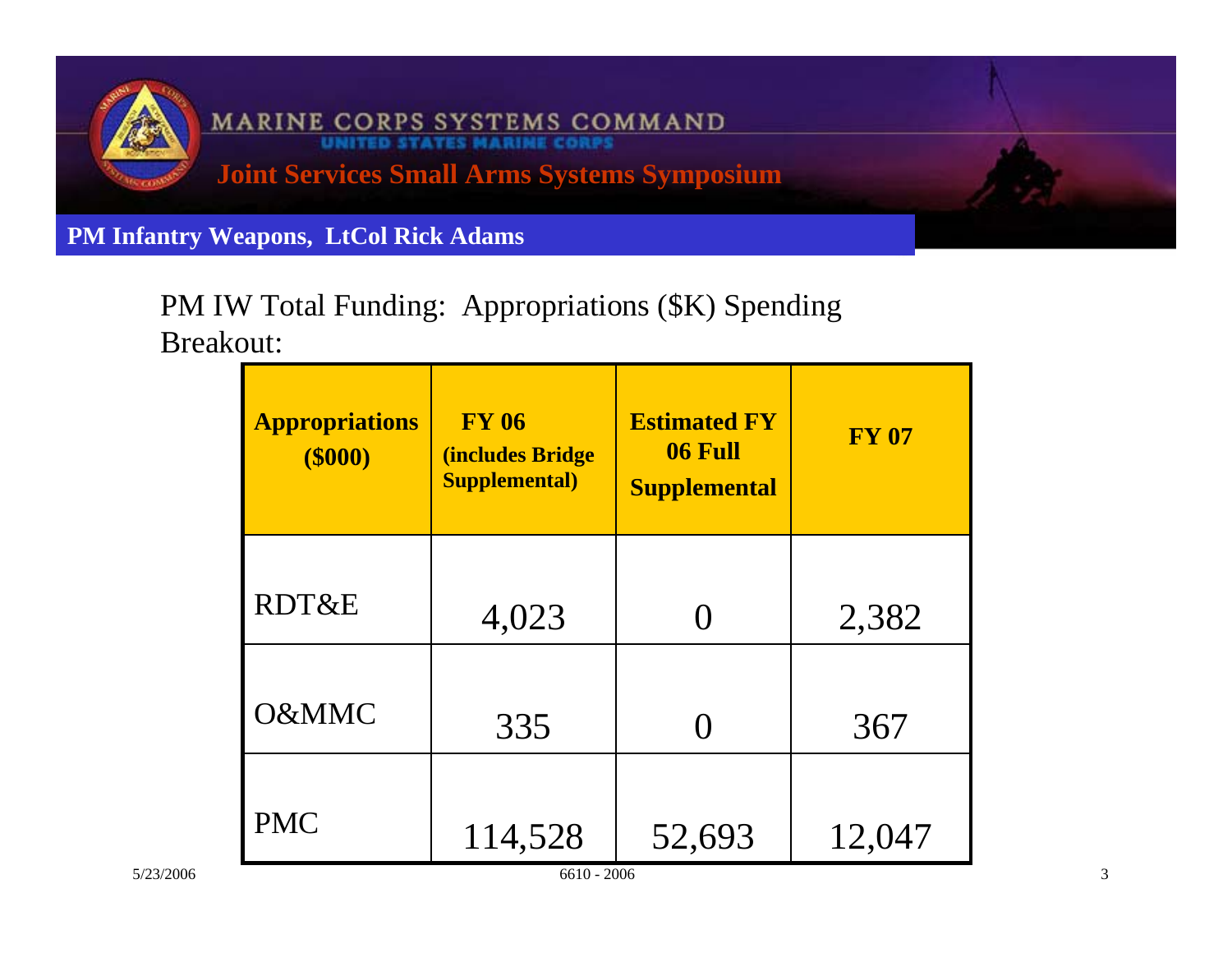

### **Near-Term Program Initiatives**

- $\bullet$  *Infantry Automatic Rifle (IAR)-* **The IAR is a light weight, magazine fed, 5.56mm, individual weapon. The IAR enhances the automatic rifleman's maneuverability and displacement speed, while providing the ability to suppress or destroy not only area targets, but point targets as**  well. The IAR will replace the M249 SAW within each infantry battalion.
- $\bullet$  *Combat Pistol (CP)-* **Along with SOCOM the USMC is looking for a COTS Caliber 45 Pistol That Will Replace MEU(SOC) .45. The selected pistol will be reliable, accurate and will be ergonomically optimized.**
	- **Leverages Advancements In Technology (Weapon/Ammo/Accessories)**
		- **Increased Capability/Versatility**
		- • **Leverages Existing Accessory Programs**
			- **Laser Aiming Module**
			- **Family Of Suppressors**
		- •**Pre-Planned Product Improvement Efforts**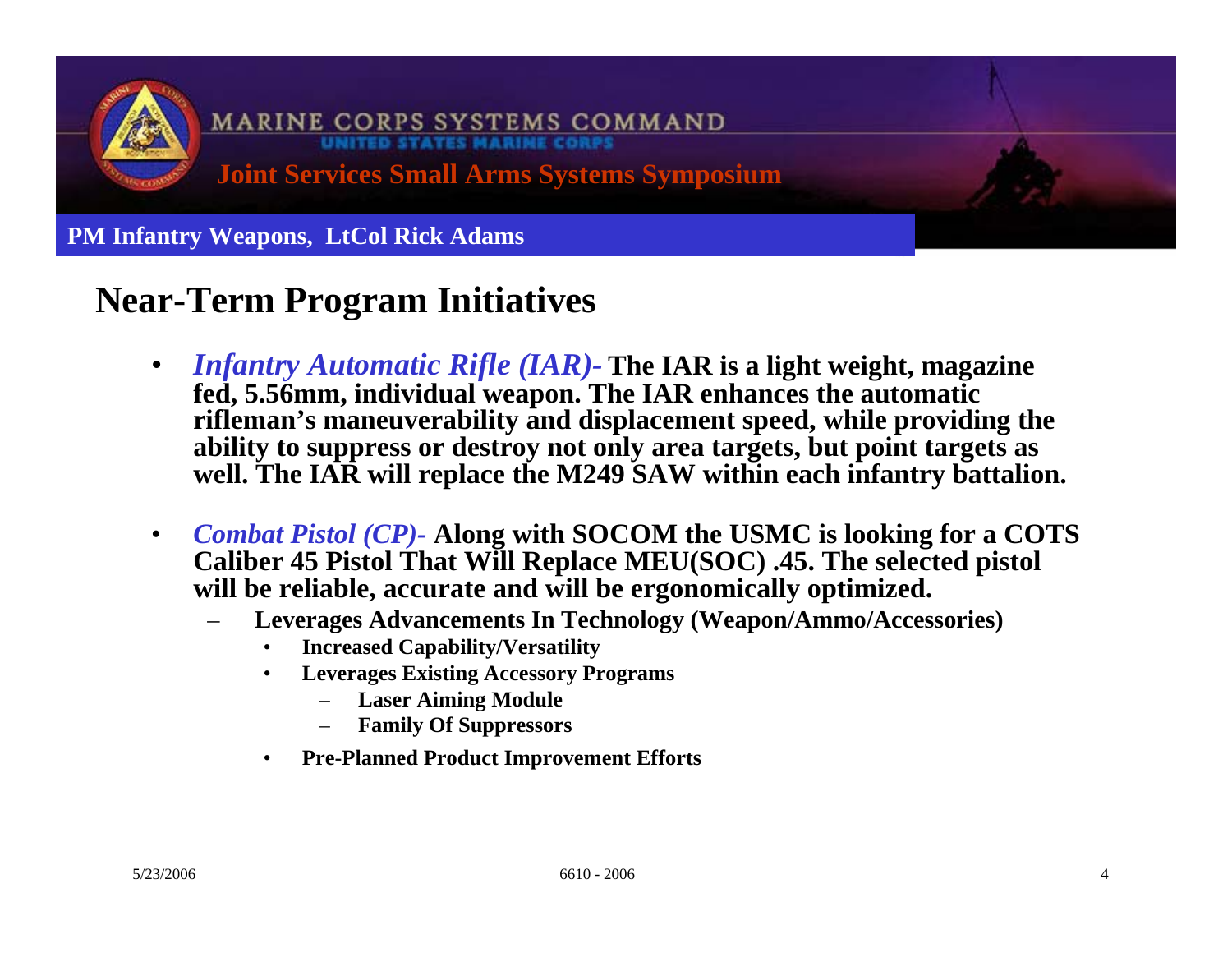

### **Future Program Initiatives**

#### *R&D Investments*

- $\bullet$  *Service Rifle Replacement-* **Looking to the future of weapons technology. Rifles with flexible configurations to adapt to changing missions.**
- • *Digital Fire Control-* **The development of the digital fire control system for company and battalion mortars that will provide better accuracy and timeliness of fire response to a fire mission. This may eliminate the need for sights and aiming stakes.**
- • *Shot Count Capability-* **In order to better sustain weapons determining the round count on the weapon makes it easier for the maintainers planning and is more cost effective deciding fix or replace criteria.**
- $\bullet$  *Long Range Sniper Rifle-* **The Marine Corps has an interest in a long range (1100-1500m),**  medium caliber sniper capability to replace our M40 sniper rifle fleet in the outvears.

#### *O&MMC Investments*

• *Enhanced .50 Cal-* **Looking to enhance current M2 including a Quick Change Barrel System and Flash Hider.**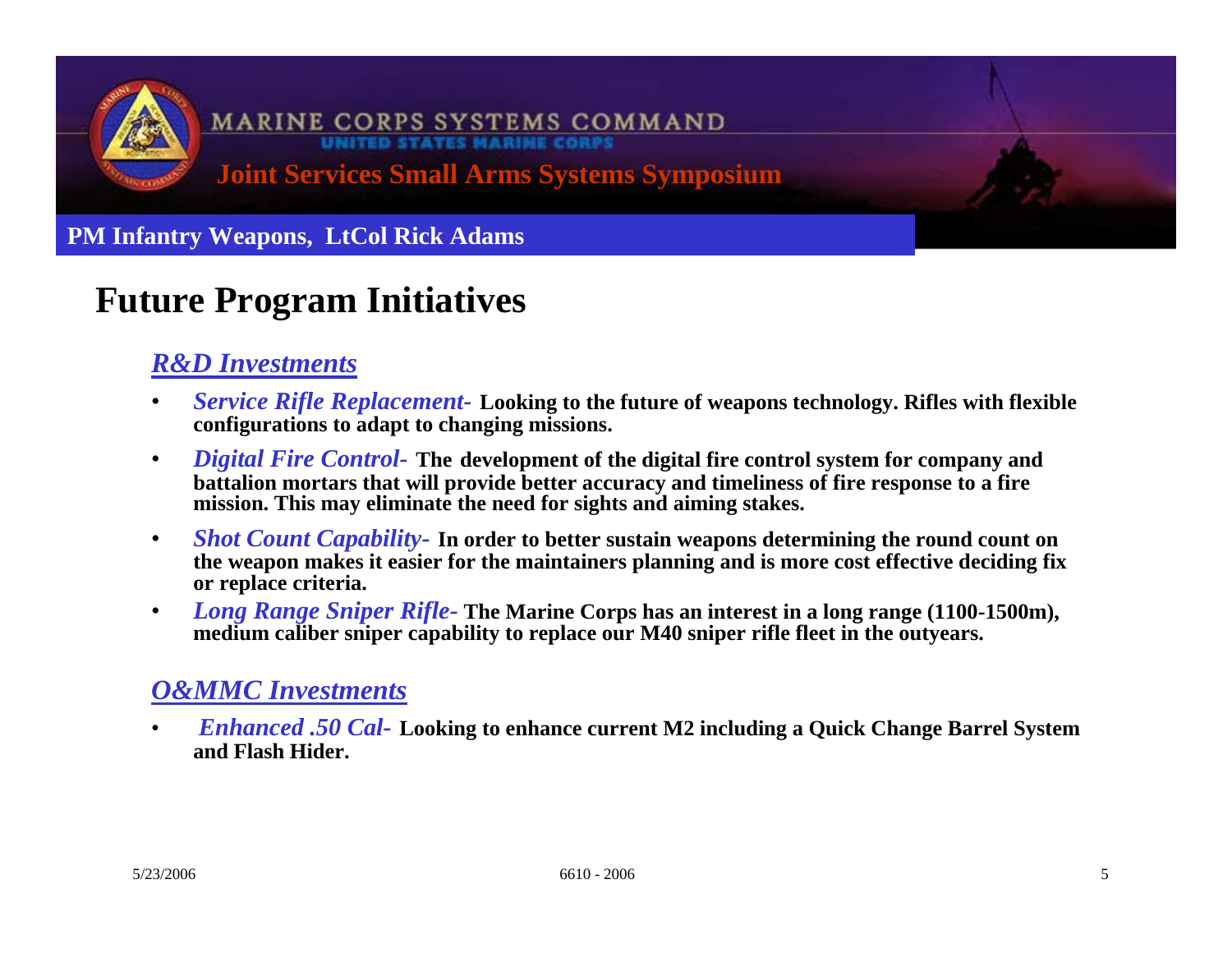

### **Open Discussion Topics**

- • *Caliber Agility-* **We are conducting a preliminary screening to evaluate possible replacement of the current service round, or inclusion as a capability enhancer.**
- • *Guidable Mortar Munitions/Caseless Ammunition-* **Working with Government S&T activities and JSSAP to increase first round hit capability and reduce the Marine's load, respectively.**